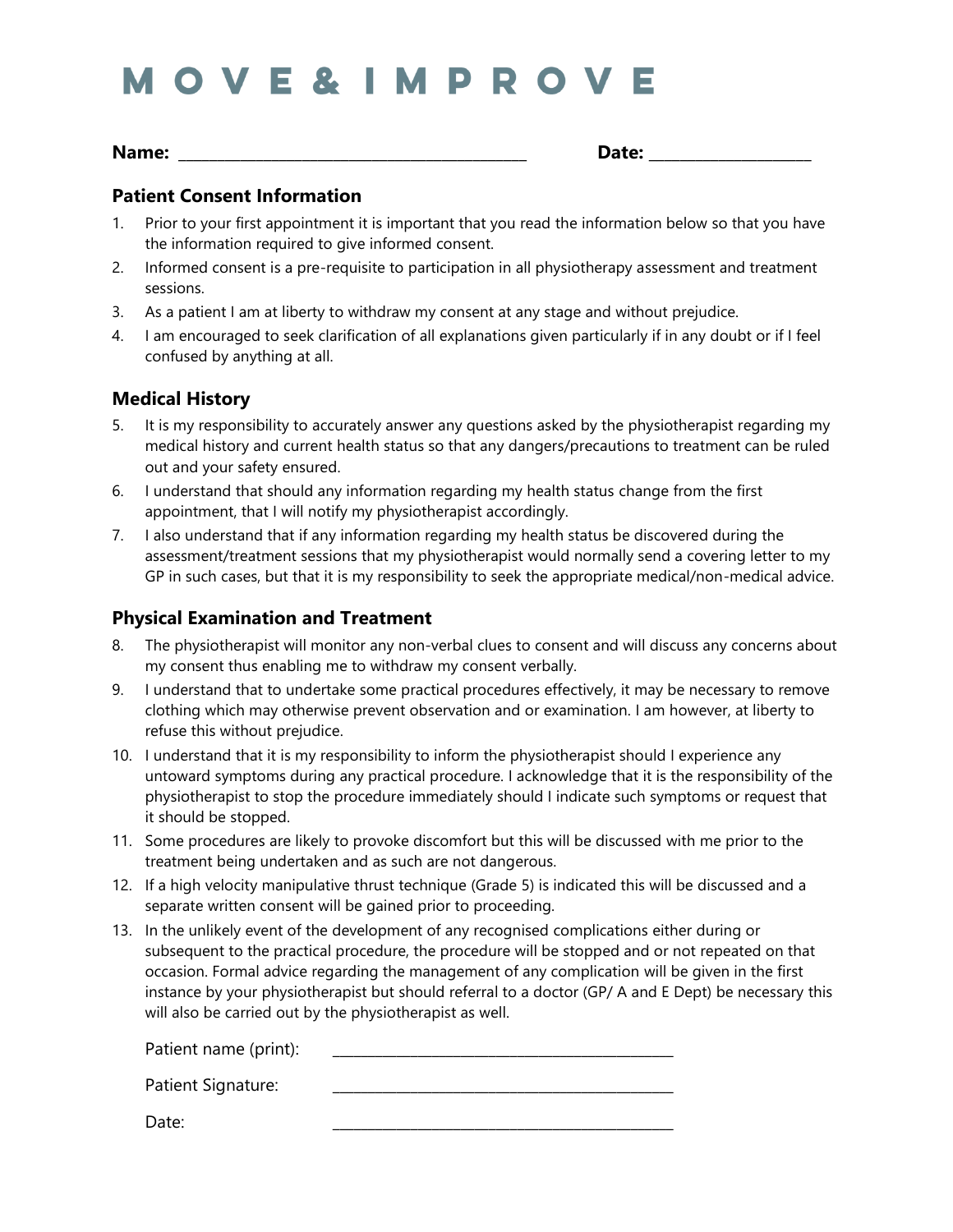# **MOVE&IMPROVE**

#### **Reports (delete as appropriate)**

I **agree/disagree** for physiotherapy reports to be sent to my doctor

I **would/would not** like a copy of my physiotherapy reports

I am **agree/do not agree** for information/reports to be sent to the email address I have registered with the clinic.

Patient Signature: Date: \_\_\_\_\_\_\_\_\_\_\_\_\_\_\_\_\_\_\_\_\_\_\_\_\_\_\_\_\_\_\_\_\_\_\_\_\_\_\_\_\_\_\_\_\_\_\_\_

#### **Terms and conditions of payment**

A fee of £25 will be charged to all patients who do not provide 24 hours cancellation notice. I am aware of this cancellation fee.

Patient signature:

Date: \_\_\_\_\_\_\_\_\_\_\_\_\_\_\_\_\_\_\_\_\_\_\_\_\_\_\_\_\_\_\_\_\_\_\_\_\_\_\_\_\_\_\_\_\_\_\_\_

# **Protecting your data**

Move & Improve keeps your written records in locked cabinets in our home offices. The retention policy is to keep these records for a minimum of 8 years in order to comply with the legislation surrounding medical records (in the case of adults and the age of 25 in the case of children).

Your personal data is also kept on computers when generating letters (we request consent) to other health professions/ or invoices to insurers and to keep a record of outcomes (the only details kept for the purposes of outcomes are your first and last name). Computers are protected by suitable antiviral software and passwords. This information is never shared with any other third parties unless expressly requested and consented to by you, the patient. (For example patients sometimes requests information is shared with a solicitor following an accident). Again, it is the retention policy to keep these records for a minimum of 8 years in order to comply with the legislation surrounding medical records (in the case of adults and the age of 25 in the case of children).

Likewise, where you have consented to be communicated with via email. From the 25<sup>th</sup> May 2018 the policy is to encrypt or password protect any information/letters attached to emails. Every effort is made to ensure the correct email address is used and where any uncertainty exists a blind email will be sent to confirm the correct recipient.

Where patients prefer to communicate by text, mobile phones used are password/fingerprint protected.

Please sign below to show you have read the information above and that you give consent for your data to be kept in line with above privacy policy.

Patient name (print):